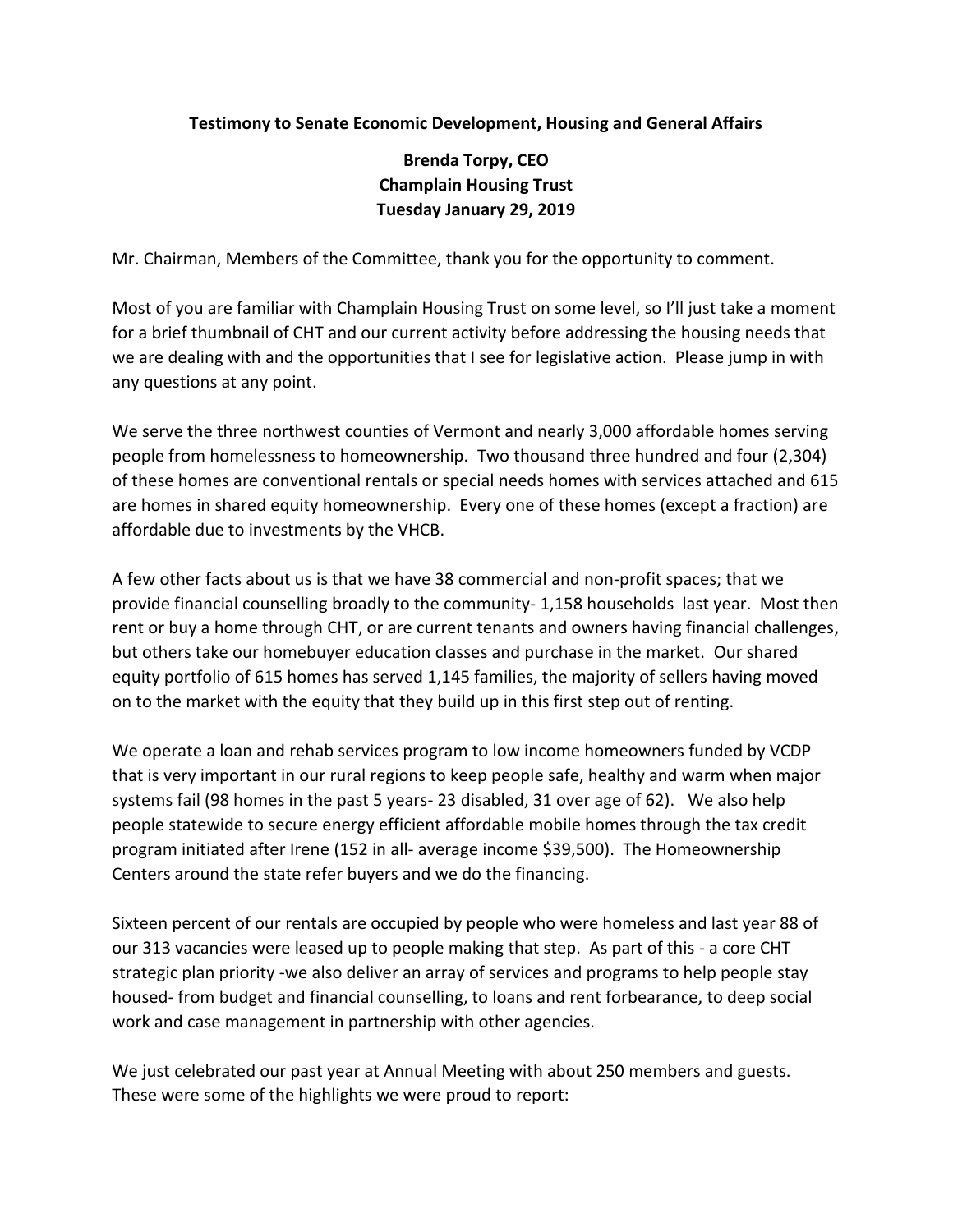We have 136 apartments under construction as we speak: sixty in South Burlington's new city center, and 76 at Cambrian Rise on Burlington's waterfront. This spring we will start building 30 permanently affordable condos at Cambrian Rise- this being the first phase of 96 required by the city's inclusionary ordinance. Last year we also purchased, with help from VHCB and social capital lenders a rental complex of 105 apartments that were unsubsidized but affordable to people at 80% median and less (Naturally Occurring Affordable Housing, or NOAH) to prevent their sale and conversion to higher market rents and the ensuing displacement of working families from the heart of South Burlington as we have recently seen in Essex and elsewhere in Chittenden county.

Coming up in development are Maiden Lane in St. Albans- which Gus described and an evolving homeownership project in Winooski. We are also in conversation with owners of another 88 rentals that are naturally affordable and about to be sold, and exploring a large new construction opportunity in Hinesburg, as well the next phase at Cambrian Rise.

We are close to having all funds in hand- including our capital campaign to complete the old North End Community Center at the former St Joseph School. This center is already serving 4,000 people a year about 800 of whom are refugees and new Americans accessing case work, job training language and citizenship classes, healthcare and just the opportunity to integrate with other seniors and youths at the center's many activities.

We continue to lead in the Chittenden County Homeless Alliance and have secured a 3 year grant from KeyBank foundation to expand our housing retention services – a program that has received national attention and a platform to train providers in other states. But we know that the true solution to homelessness is to have more affordable housing.

We need to do more and have the capacity to produce but are constrained by just one thing: the shortage of capital to build affordably. Each month we get over 70 full applications and have only 10-15 vacancies. Everyone else goes on a waiting list. Our Building Homes Campaign with Housing Vermont calls for 3,500 new homes in Chittenden over 5 years with 700 permanently affordable, which is the number identified by our Regional Planning just to keep up with growth. While we are on track with production overall, we are falling short of the affordable goal – with just 191 in the works for the first two years (out of goal of 280). And the reason we got to 191 is because we had the infusion of bond money available to stretch VHCB and other federal sources. We need more affordable capital to produce homes for those facing the housing-wage gap and we need to keep them affordable to solve the problem long-term.

I am dismayed to see the VHCB funded at less than last year in the Governor's budget. The value of the bond was to supplement a housing pipeline that was well behind need- if it just replaces money we are never going to get ahead. A VPR poll in the fall identified high housing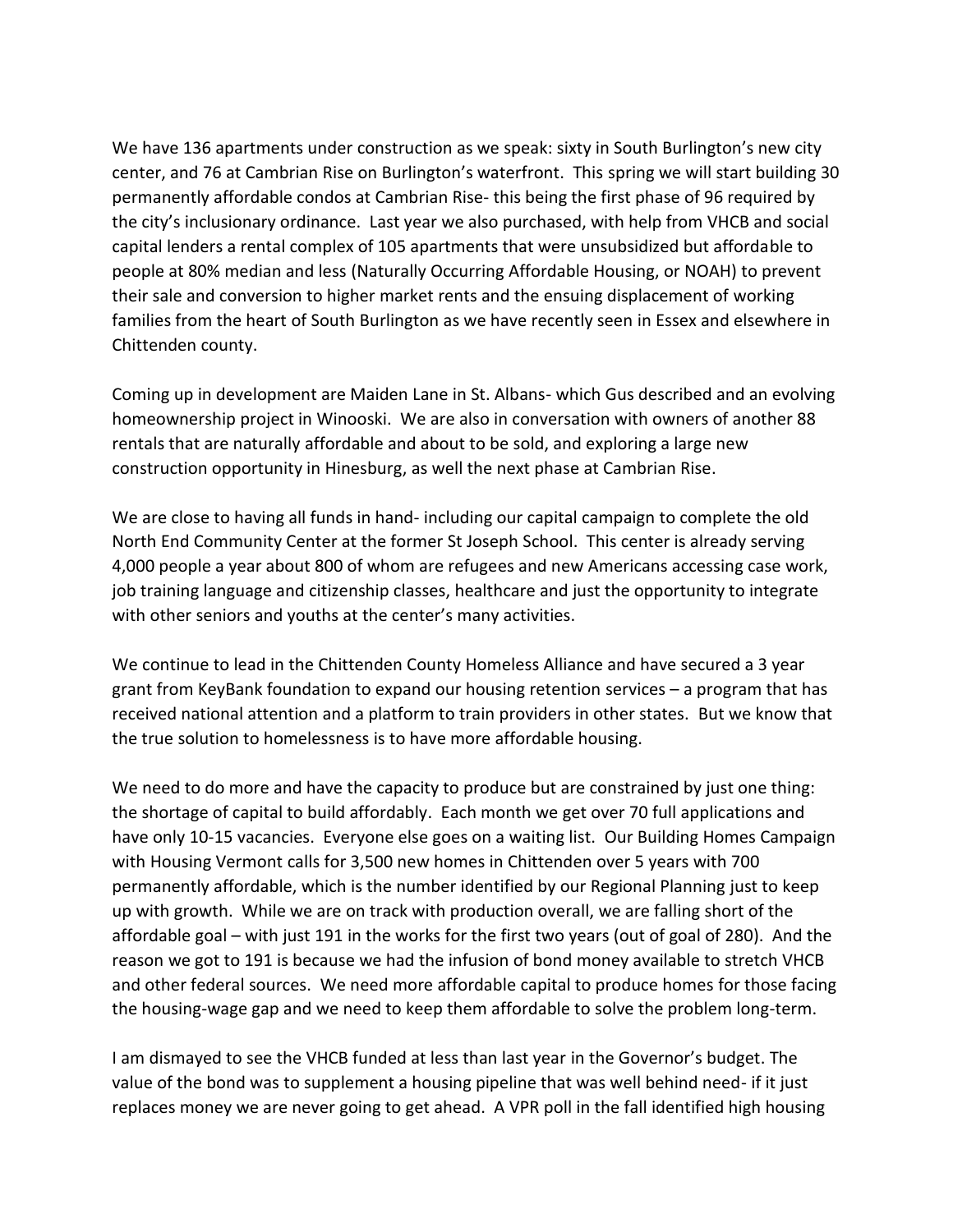costs as the number one cause of stress and anxiety among Vermont families- by far. And no wonder: the housing wage gap is high for workers even in semi-skilled and starting professional jobs. People working 40 hours a week should not be insecure about keeping a roof over their heads. People paying 50 and 60% of income to housing costs are unable to save and as such are always close to disaster.

This is not just a Vermont issue- it's a national crisis. But in Vermont - a very high cost marketwe have come together to address this crisis in a way that is sought after now all over the country. Permanent affordability is not only the most cost effective way to deliver affordable housing but it is the only durable way- to build affordability into our housing market. And now other states and city governments that are dealing with homelessness and stress on their workforce are figuring this out. Eight hundred eighty cities have implemented Inclusionary Zoning with permanent affordability- but many are just getting started. Most will be using a community land trust (CLT) for stewardship as we do in Vermont. I am a board member and past president the national network serving CLTs and local governments implementing permanently affordable housing initiatives (PAH), called Grounded Solutions Network. GSNs growing staff cannot keep up with the demand for technical assistance now. GSN has long been funded just by Ford Foundation and Lincoln Institute, but now more recently by major bank foundations. CitiBank is supporting efforts in DC and other major metro areas implementing new CLTs at scale. JP Morgan Chase is supporting the new Houston CLT which is planning a thousand homes in its first phase. Denver and Atlanta are implementing large citywide CLTs as part of their mass transit initiative because they realize that if housing is built near transit stops and not preserved as affordable, these will become the most costly locationsdefeating the purpose of workforce housing planning.

Here's some recent random examples of how this solution is catching fire, and how much people are looking to Vermont: Shared equity homeownership and Community Land Trusts are incorporated into the Duty to Serve provisions of recent Financial Services Reform; NeighborWorks America has just designated new funding for shared equity homeownership and CHT has been tapped throughout for program advice to their leadership; two weeks ago the Wall Street Journal featured CHT and our model in Market Watch, and the NPR Climate Solutions podcast recently featured CHT and new urban CLTs addressing mass transit.

So, in spite of having a national resource, GSN to refer people to, every week at CHT we hear from practitioners who want to learn about us- no wonder. Vermont is a generation ahead of the country in this. We are the proof of concept. Why in the world would we go backwards? We should proudly continue to lead, and more importantly, if we want to continue to successfully deliver affordability and security here, to Vermonters - and plan our communities well, we need to double down on this, our proven solution. We should be increasing VHCB, not cutting it as we have, -by sixty million dollars over the past ten years! Imagine where we would be had we had funded VHCB at the statutory level over this decade. We should correct this now.